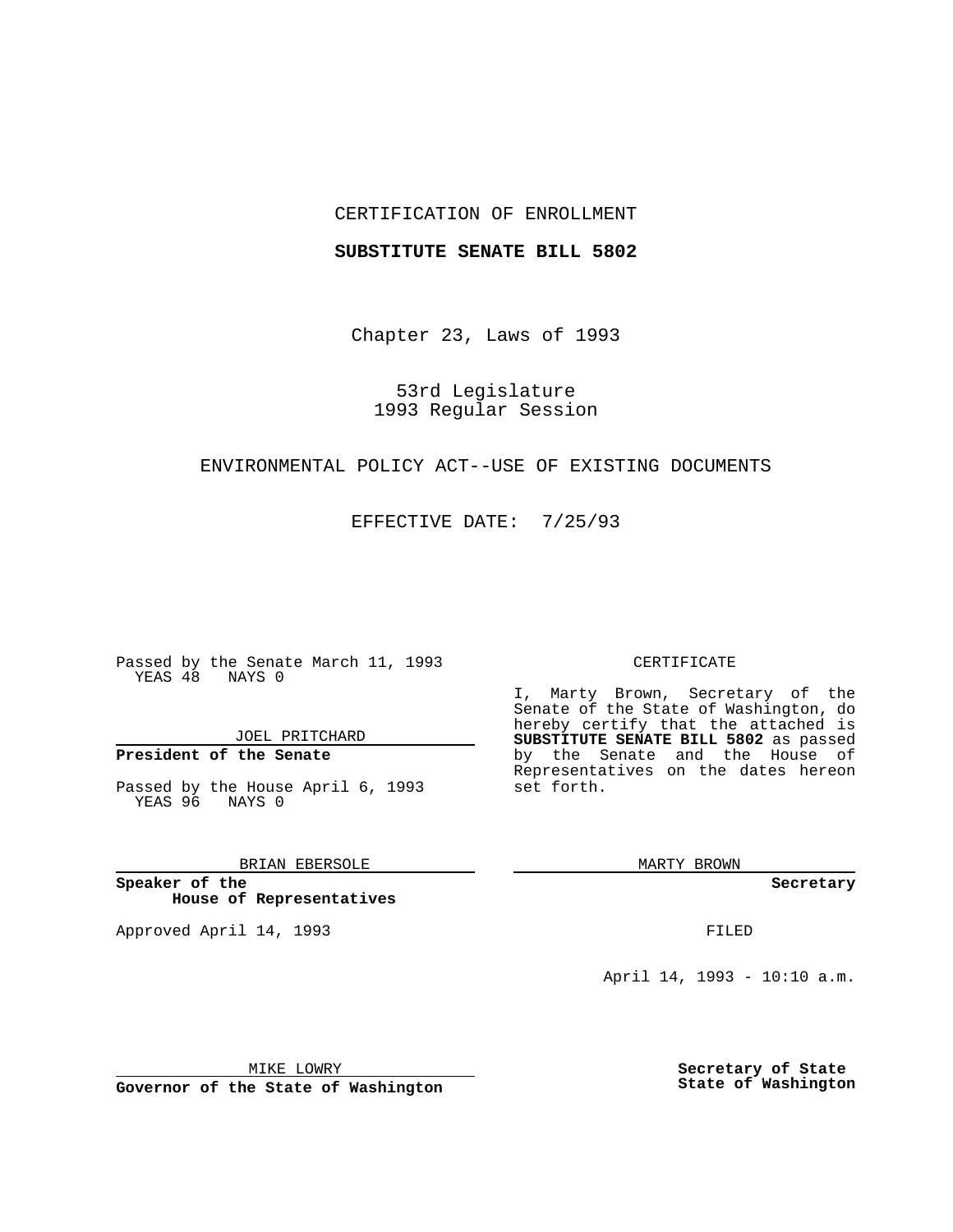### **SUBSTITUTE SENATE BILL 5802** \_\_\_\_\_\_\_\_\_\_\_\_\_\_\_\_\_\_\_\_\_\_\_\_\_\_\_\_\_\_\_\_\_\_\_\_\_\_\_\_\_\_\_\_\_\_\_

\_\_\_\_\_\_\_\_\_\_\_\_\_\_\_\_\_\_\_\_\_\_\_\_\_\_\_\_\_\_\_\_\_\_\_\_\_\_\_\_\_\_\_\_\_\_\_

Passed Legislature - 1993 Regular Session

**State of Washington 53rd Legislature 1993 Regular Session**

**By** Senate Committee on Ecology & Parks (originally sponsored by Senators Fraser, Barr and Drew)

Read first time 03/03/93.

 AN ACT Relating to state environmental policy act documents; and adding a new section to chapter 43.21C RCW.

BE IT ENACTED BY THE LEGISLATURE OF THE STATE OF WASHINGTON:

 NEW SECTION. **Sec. 1.** A new section is added to chapter 43.21C RCW to read as follows:

 Lead agencies are authorized to use in whole or in part existing environmental documents for new project or nonproject actions, if the documents adequately address environmental considerations set forth in RCW 43.21C.030. The prior proposal or action and the new proposal or action need not be identical, but must have similar elements that provide a basis for comparing their environmental consequences such as timing, types of impacts, alternatives, or geography. The lead agency shall independently review the content of the existing documents and determine that the information and analysis to be used is relevant and adequate. If necessary, the lead agency may require additional documentation to ensure that all environmental impacts have been adequately addressed.